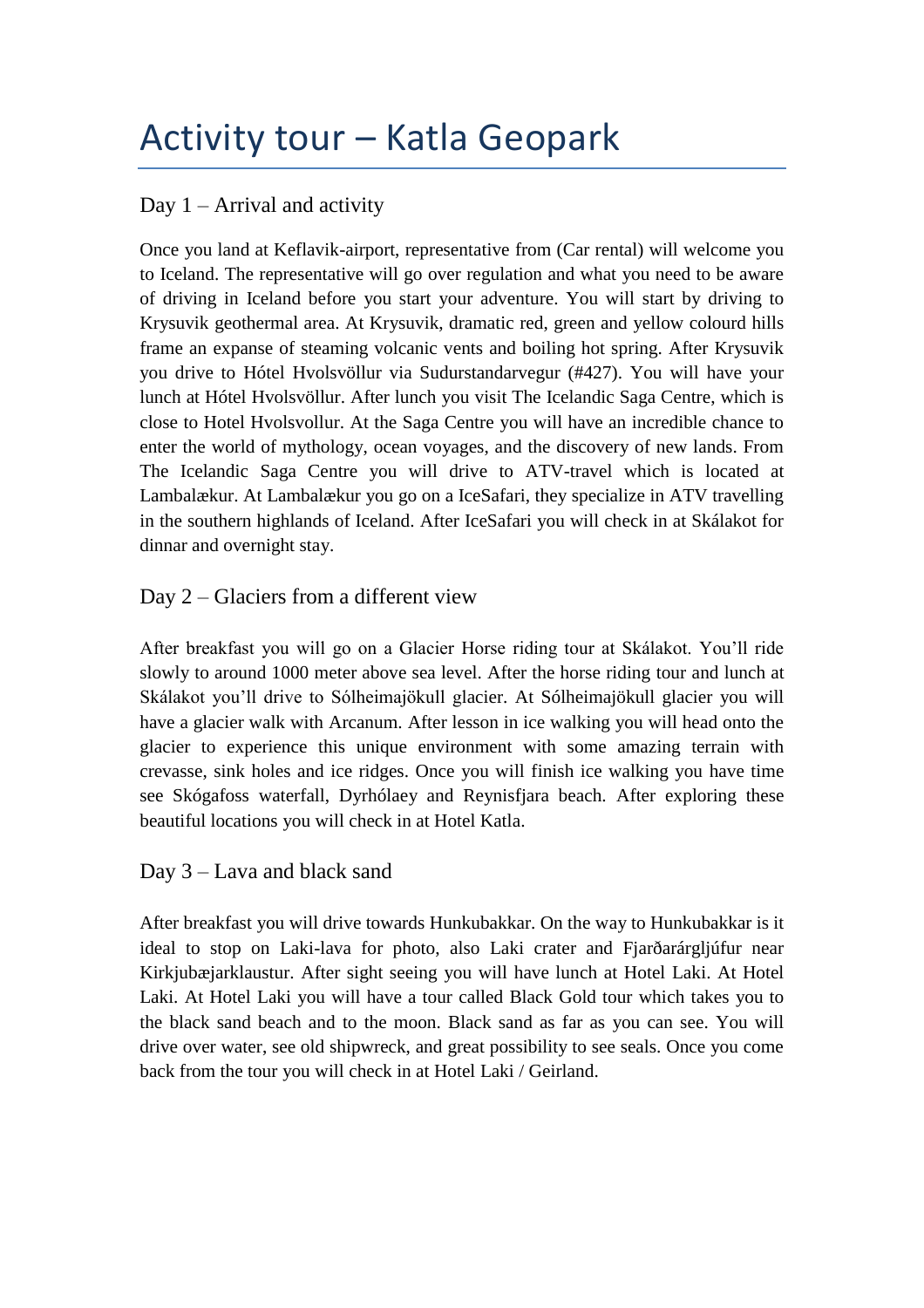## Day 4 – Glimpse of South Iceland before departure

Early breakfast and then you will drive towards Keflavík-airport with a few stops on the way back. First stop on your way back is to stop at Seljalandsfoss waterfall. Unique waterfall that is 60 meter high with foot path behind it at the botomm of the cliff, but with thin cascade. After Seljalandsfoss waterfall you will drive to Blue Lagoon. You will have your lunch at Lava restaurant and after lunch you will dip into the pool. Good place to recharge your energy and relax before going back home. Once you have recharged you will drive to Keflavik-airport after unique experience in South Iceland.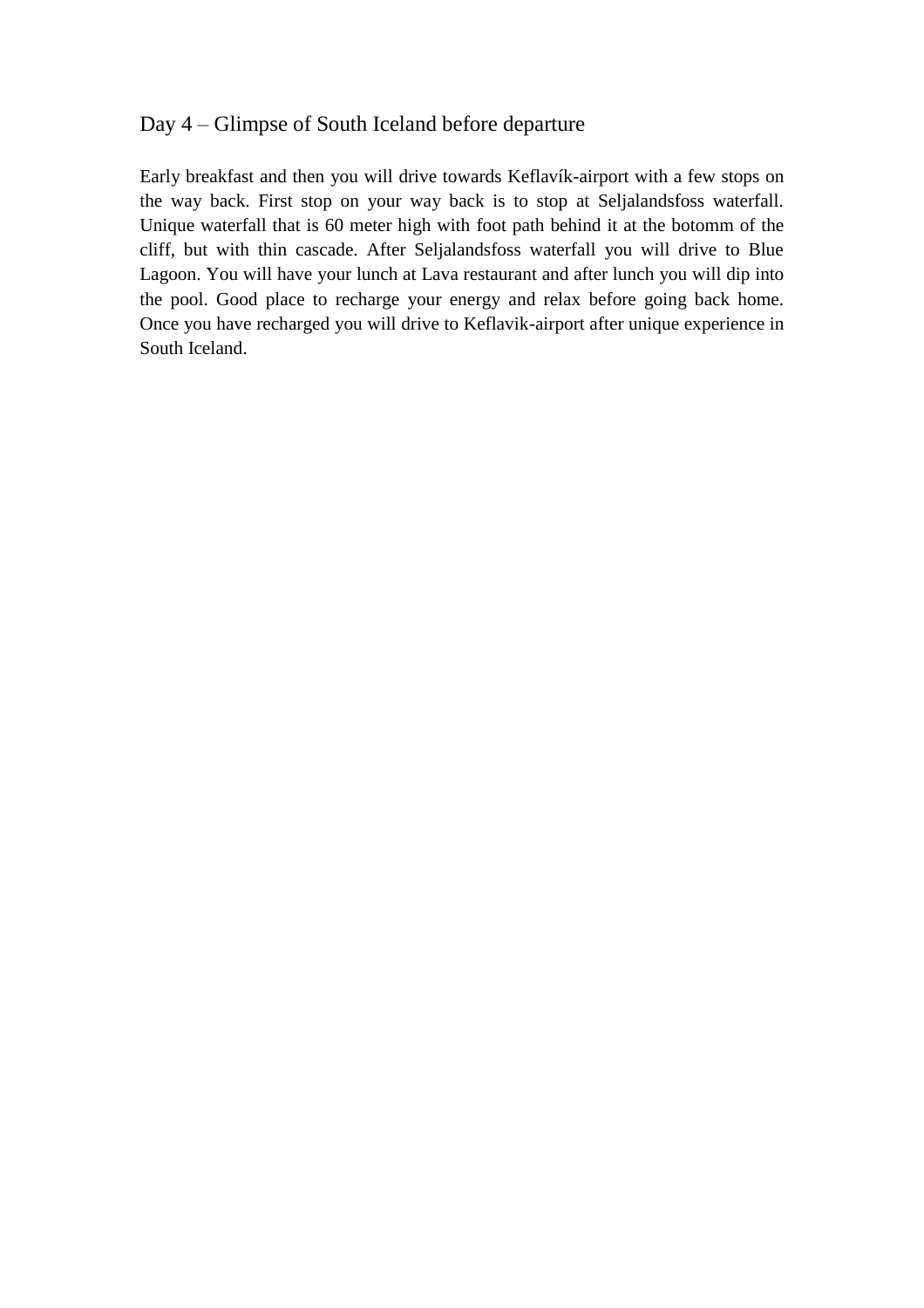# Activity tour – Katla Geopark

The tour based for individual on rental car that flies from America

## **Day 1.**

## **8:30 Departure from Keflavík-airport**

*Drive from Keflavík-airport to Krysuvik Geothermal area.* 

#### **9:00 Selvík**

*At Krysuvík, dramatic red, green, and yellow coloured hills frame an expanse of steaming volcanic vents and boiling hot springs. A well-maintained boardwalk winds through the bubbling and hissing field and information signage explaines the geology of the geothermal area.*

*CAUTION: The boiling and steaming geothermal vents are dangerous. Do not walk on them or attemt to touch them. Always stay on the designated path. If you are heading into the lava ro mountainous regions, inform someone of your travels and be sure to tell them when you expect to return. There is no bus service to Krýsuvík so a car is required. Also note that some of the road is unpaved.*



## **9:30 – 11:30 Drive from Krýsuvík to Hótel Hvolsvöllur**

*Drive to Hotel Hvolsvöllur via Suðurstrandaveg #427 along the coast Distance: 177 km*

| Vegheiti (vegnúmer)      | Lengd     |
|--------------------------|-----------|
| Suðurstrandarvegur (427) | 56,87 km  |
| Porlákshafnarvegur (38)  | 3,54 km   |
| Eyrarbakkavegur (34)     | 23,66 km  |
| Hringvegur (1)           | 48,95 km  |
| Vegleið alls             | 133,02 km |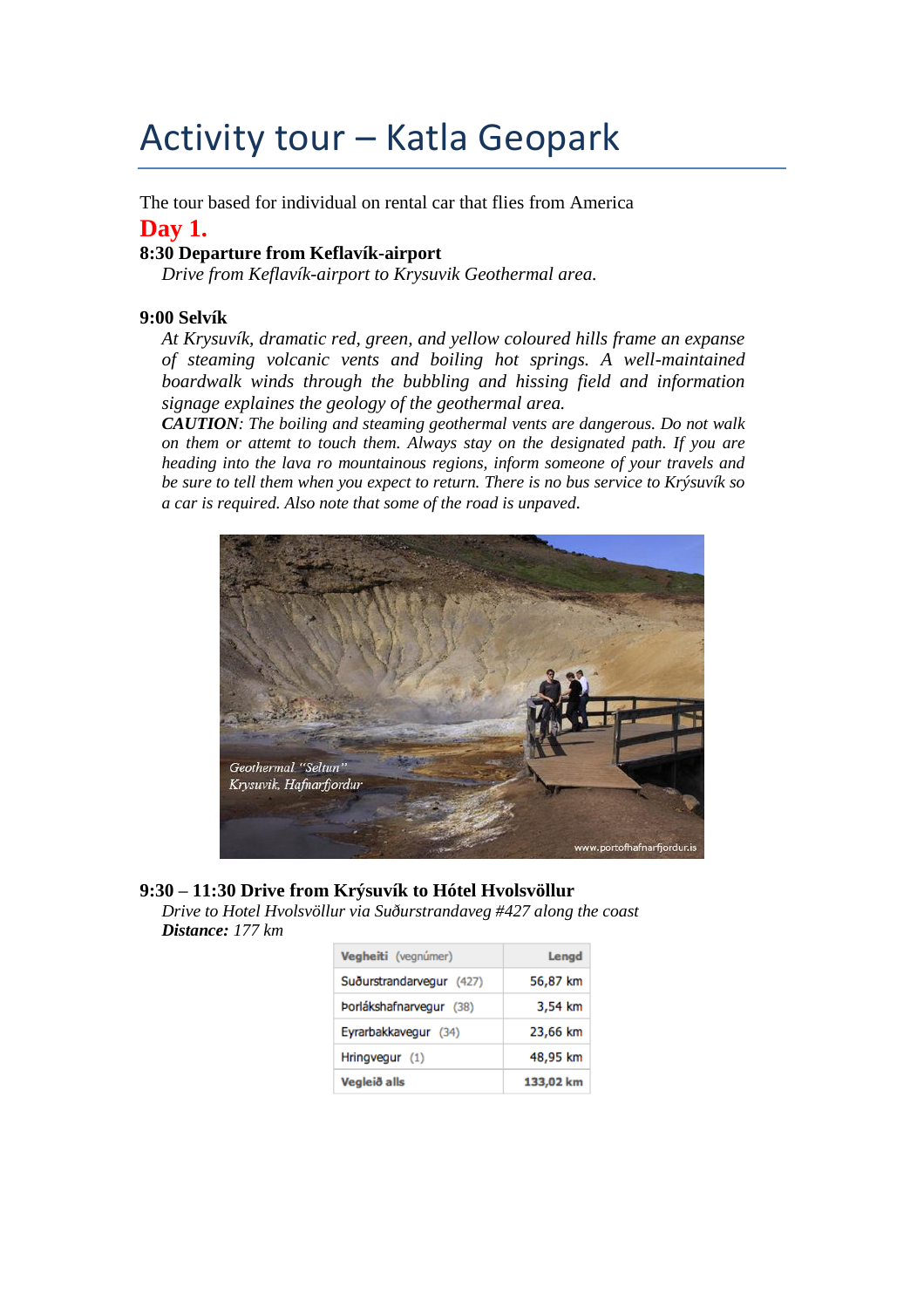#### **11:30 Lunch**

*Lunch at Hótel Hvolsvöllur* **Web-side:** <http://www.hotelhvolsvollur.is/?lang=en>

#### **12:45 The Icelandic Saga Centre**

*The Saga Centre offers visitors a unique opportunity to explore the vast and fascinating world of the Sagas. As our guest you will have an incredible chance to enter the world of mythology, ocean voyages, and the discovery of new lands. Take some time and meet the characters of the famous Saga of Brennu-Njáll or as it is called in English, the Story of Burned Njal. And like several other Sagas, it has a nickname in its native Iceland, "Njala".* **Web-side:** <http://www.njala.is/en/>

#### **14:00 – 14:20** Drive to Óbyggðarferðir/ATV Travel (Lambalæk Fljótshlíð)

*Drive from The Icelandic Saga Centre to Lambalæk (Road 261). Lambalækur is about 15 kilometer from the town Hvolsvöllur.* 

#### **14:30 – 17:30 IceSafari**

*We at IceSafari specialize in ATV travelling in the southern highlands of Iceland. Our most popular trips offer a mixture of both landscape and history, as well as comfortable travelling and adventure. It is our aim to let our customers discover the hidden treasures of this magnificent area and therefore usually travel off the beaten track with experienced guides.* 



**Webside***:* [www.atvtravel.is](http://www.atvtravel.is/) [www.obyggdaferdir.is](http://www.obyggdaferdir.is/)

#### **17:30 – 18:30** Driving from IceSafari to Skálakot

*Driving back to Hvolsvöllur (Road 261) and onto road 1. Drive east towards Skálakot. It's about 40 kilometers from Hvolsvöllur.*

#### **18:30** Check-in at Skálakot

#### **19:00 Dinner at Skálakot farm**

*For the price 15,000 ISK/person you get full board, accommodation, access to sauna and Jacuzzi and the possibility to choose from a bunch of free activities. For example:Feeding the animals, horses, sheep, rabbits, chickens, cows, dogs and cats. Help us gathering the horses from the fields.Visiting the sheep house. Have you seen a lamb being born? Lamb season April/May. Help milking the cows at the neighbour´s farm. Have you tried to drink milk that comes directly from the cow? Collecting eggs from the chicken house.*

*Look at the black board in the stable. Every night we write down the next coming day activities, depending on season and weather conditions.*

*At Skálakot there's a possibility to see the Northen Lights.* **Webside:** [www.skalakot.com](http://www.skalakot.com/)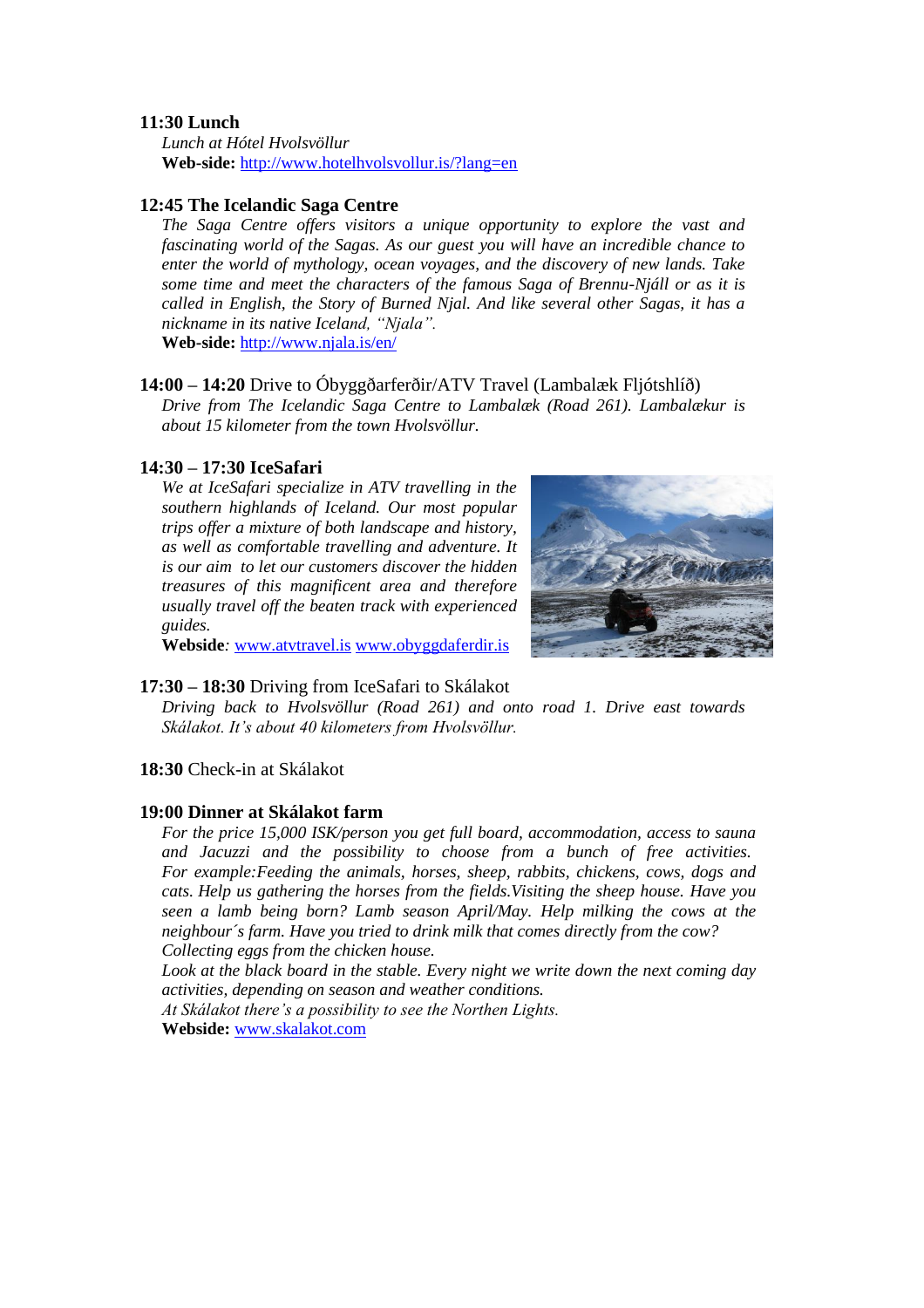# **Day 2.**

### **8:00 Breakfast**

*Breakfast at Skálakot farm.* 

#### **9:00 Glacier Horse riding tour at Skálakot**

*On horseback, we ride slowly upwards to around 1000 meters above sea level. On the way you will see Hestafoss and Vestmanna island.*



#### **12:30 Lunch at Skálakot**

**13:30 – 13:50** Drive from Skálakot to Sólheima-glacier

#### **14:00 Glacier Walk**

*Glacier walk is a great glacier adventure where you can try for yourself how it feels to walk on ice. We walk on Sólheimajökull glacier (a part of the Mýrdalsjökull glacier) on the south coast of Iceland. Only about 10 minutes walk from the parking area to the glacier. After a lesson in ice walking we will head onto the glacier to experience this unique environment with some amazing terrain with crevasse, sink holes and ice ridges. The glacier walk do not require no special skills the tour can be enjoyed by people of all levels in good health.*

**Webside:** <http://www.arcanum.is/en>



#### **16:15 – 16:30** Drive to Skógafoss

#### **16:30 – 18:30** Skógafoss, Dyrhólaey and Reynisfjara

*Check out the beautiful waterfall Skógafoss. After the Skógafoss drive east to Dyrhólaey. Where you can see the coastline and rich birdlife. Close to Dyrhólaey is Reynisfjara. It takes about 10 – 15 min drive from Dyrhólaey to Reynisfjara. Drive back to road 1 and drive toward Hotel Katla.*

#### **19:00** Check-in at Hotel Katla

#### **19:30** Dinner at Holel Katla

*Hotel Katla - Hofdabrekka is situated 5 km east of Vík i Mýrdal, about 2 and 1/2 hours drive from Reykjavik. This countryside hotel offers spacious guest rooms in the beautiful surroundings of mountains, black sand beach and the Myrdalsjokull Glacier. Guests have free access to 4 outdoor geothermal hot tubs, great for relaxation.* **Webside:** [www.hofdabrekka.is/](http://www.hofdabrekka.is/)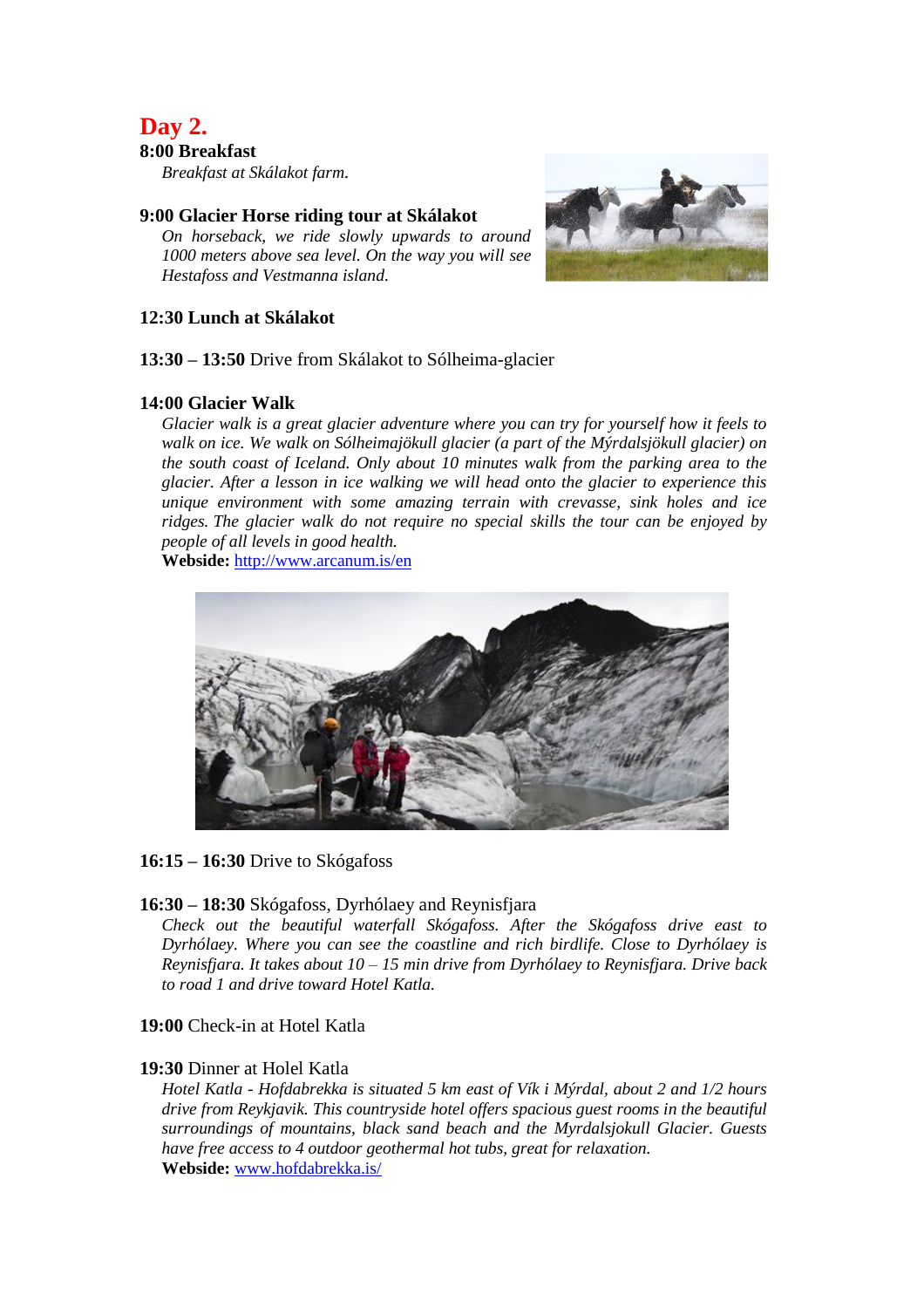# **Day 3.**

#### **8:00** Breakfast

#### **9:00** Drive towards Hunkubakkar

*On the way to Hunkubakkar is it ideal to stop by Laki crater lava and Fjaðraárgljúfur near Kirkjubæjarklaustur.*

#### **12:00** Lunch at Hunkubakkar

*Hunkubakkar offers accommodation in small, two-roomed chalets, most with cooking*  facilities. There are also three bedrooms with shared bathroom facilities in the main *farmhouse. Breakfast is available every day and guests can order an evening meal. The restaurant has seating for up to 50 people. Hunkubakkar is on Road 206, six kilometres west of Kirkjubæjarklaustur.*

**13:30 - 17:00** Black Gold tour to the black sand beach and to the moon

*In this tour you will discover the freedom of driving in the endless black sand and close*  to the thundering waves of the North Atlantic Ocean. Lots of fun and beautiful *landscape. It can't get any better than this!!!*

*Black sand as far as you can see. We will drive over water; see old shipwreck, great possibility to see seals that are trying to catch salmon fish in the mouth of the river Eldvatn.*

*We will also stop in the old haunted emergency shelter that has recently being renovated. There is a lighthouse standing next to the shelter that you can climb up for great view. We will have a little refreshment in the shelter and look at some of the old things that are still kept there.*

*On our way home we will drive through the magnificent moon landscape of pseudo crates (Landbrotshólar) on a tailor made tracks. This is really a great fun in a unique landscape not easily accessible in any other way*



[http://www.youtube.com/watch?feature=player\\_embedded&v=kCC4wkXvjYM](http://www.youtube.com/watch?feature=player_embedded&v=kCC4wkXvjYM) **Webside:** [www.holasport.is](http://www.holasport.is/)

**17:30** Check in at Geirland / Hotel Laki

#### **18:30** Dinnar at Geirland / Hótel Geirland

*Hótel Geirland is the perfect choice for nature lovers who like to walk, hike or simply enjoy the beautiful surroundings and northern lights. Our restaurant provides authentic Icelandic food straight from the farm. Mission of the hotel is to strive hard to provide*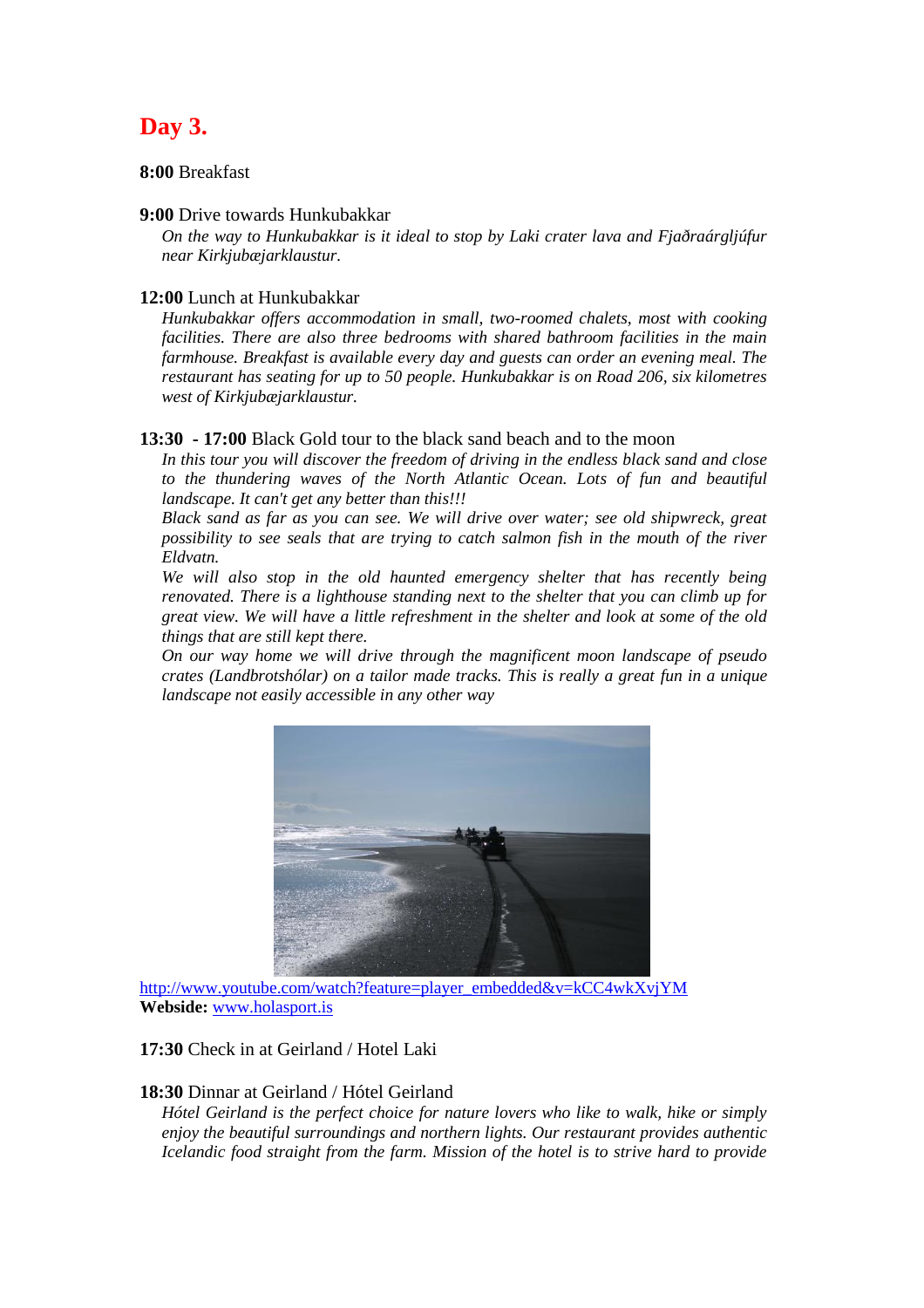*high standard personal service to make the stay memorable and enjoyable for the guests.*

*Activities: Free wireless internet for our guests. As well as Northern light trips and other exciting jeep tours. Hótel Geirland surroundings provide beautiful walking routes along with hiking routes with a level of difficulty for everybody.* **Webside:** <http://en.geirland.is/>



# **Day 4.**

#### **7:30** Breakfast

## **8:30** Departure from Geirland

*Drive back towards Keflavík-airport*

#### **10:30** Seljalandsfoss

*Stop by Seljalands-waterfall. A unique waterfall in the river Seljalandsá, about 30 km west from Skógar. It is 60 meters high with a foot path behind it at the bottom of the cliff, but with a thin cascade. It is the only known waterfall of its kind, where it is possible to walk behind it. The waterfall is very picturesque and therefore its photo can be found in many books and calendars.*



#### **11:00** Drive to Blue Lagoon

#### **13:00** Lunch at Blue Lagoon

*Lunch at The Blue lagoon and also enter the lagoon* **Webside:** [www.bluelagoon.com](http://www.bluelagoon.com/)